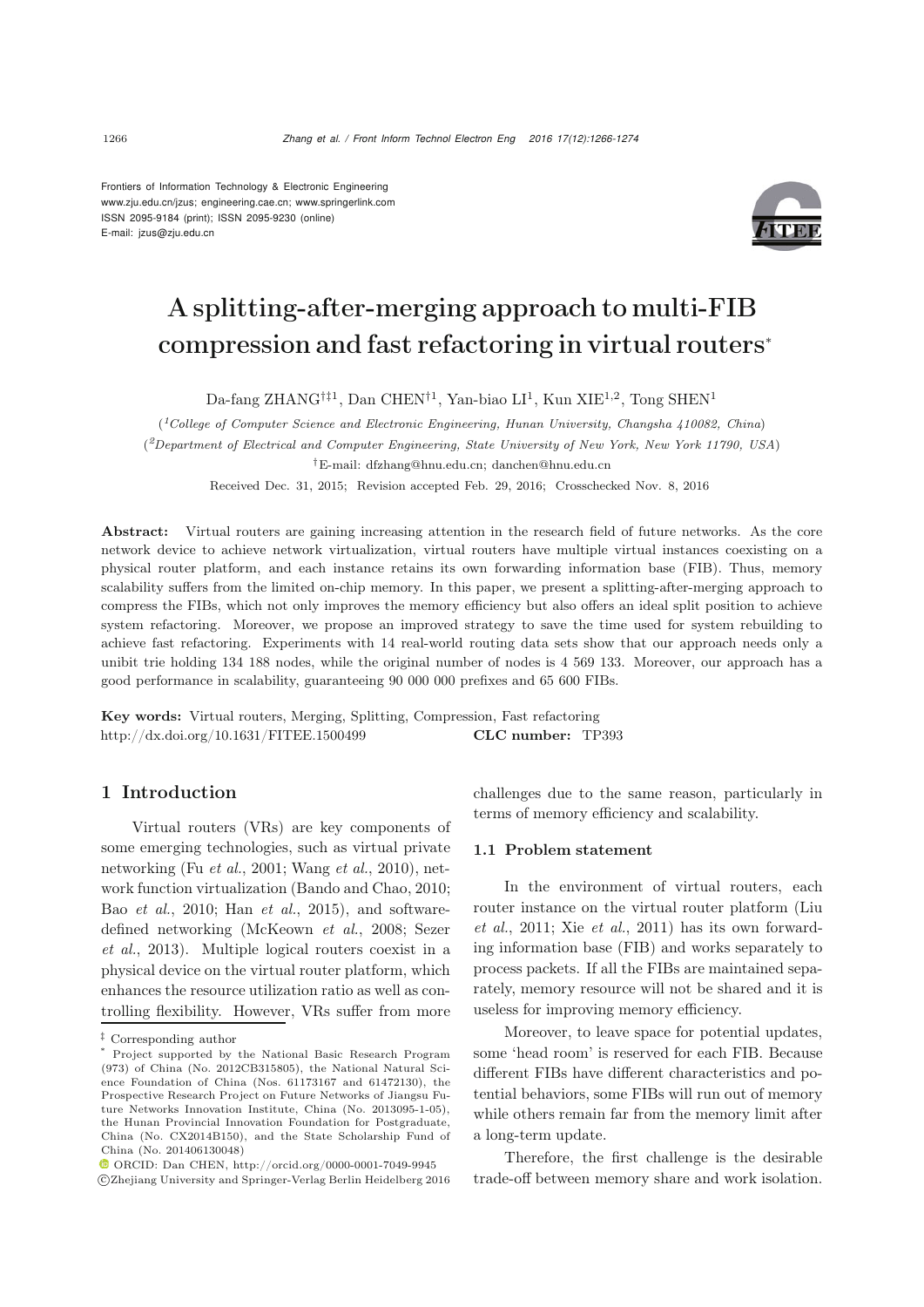case of instance insertion/deletion, the whole system will have to be refactored. Because all functionalities will be suspended during the refactoring, it is very important yet challenging to perform refactoring as quickly as possible.

## 1.2 Prior research

Many approaches have been proposed for the storing of multi-FIB; they all aim to achieve efficient memory share. TrieOverlap [\(Fu and Rexford,](#page-7-2) [2008](#page-7-2)) was the first attempt to share a large number of trie nodes by overlapping; this method owns multiple tries and each of them represents a separate FIB. Furthermore, TrieBraiding [\(Song](#page-8-7) *et al.*, [2010;](#page-8-7) [2012](#page-8-8)) focuses on reversing some nodes in the tries to produce more 'similarity'; thus, more nodes will be shared. To avoid keeping track of each FIB in all the nodes, both approaches apply the LeafPushing algorithm [\(Srinivasan and Varghese](#page-8-9), [1999\)](#page-8-9) to compress the node structure and simplify the lookup process. However, the LeafPushing algorithm produces redundancies of numbers, which results in undesirable update performance. Instead of the LeafPushing algorithm, TrieMerging [\(Eatherton and Dittia, 2003;](#page-7-3) Luo *[et al.](#page-8-10)*, [2013\)](#page-8-10) was proposed to compress the node structure by using a bitmap [\(Chan and Ioannidis,](#page-7-4) [1998](#page-7-4); Wu *[et al.](#page-8-11)*, [2006](#page-8-11)) in each node of the overlapped trie, and each bit represents whether the corresponding FIB has a valid match in this node. However, these overlapping-based schemas have a common disadvantage that the updates in any FIB will disrupt the lookup of other FIBs due to the highly shared structure.

At the same time, researchers proposed another type of approach that merges FIBs rather than tries. Specifically, a unique identification number is prepended in front of all the prefixes for each FIB, so prefixes from different FIBs can be distinguished from each other by the front bits. Thus, the updates of one FIB will affect only the specified subtrie. Due to co[nsiderations](#page-8-12) [of](#page-8-12) [memory](#page-8-12) [efficiency,](#page-8-12) [a](#page-8-12) [2-3](#page-8-12) [tree](#page-8-12) [\(](#page-8-12)Le *et al.*, [2011](#page-8-12)) method is used, but the cost of this method is the high reliance on special hardware design for desirable update performance.

In the field of FIB compression, many novel structures have also been proposed for pretty high memory efficiency [\(Song](#page-8-13) *et al.*, [2009;](#page-8-13) [Huang](#page-8-14) *et al.*, [2011](#page-8-14); Li *[et al.](#page-8-15)*, [2014\)](#page-8-15). However, all of them need an

optimized configuration to achieve desirable effects. Moreover, they may need to recalculate the best configuration after some updates, which increases the overhead of refactoring.

## 1.3 Our approach

In this paper, we aim to develop a schema that not only keeps each FIB isolated, especially in view of aggregate updates, but also achieves high memory efficiency, scalability, and reasonable refactoring overhead. Instead of working from scratches, we learn from two existing ideas: FIB merging and prefix splitting. First, we adopt the FIB-merging approach to construct a merged FIB from multiple FIBs by assigning a unique identification number to all prefixes in each FIB. Then, we split all prefixes in the merged FIB at some specified position by using the splitting-after-merging method. Finally, we investigate how the selection process of split positions affects memory efficiency through a series of experiments with a large range of configurations. With further analysis of the statistical results, we demonstrate some reasonable strategies to select a proper split position, which reduces the overhead of refactoring sharply.

## 2 Splitting-after-merging approach

## 2.1 FIB merging

The trie-based method [\(Degermark](#page-7-5) *et al.*, [1997;](#page-7-5) [Nilsson and Karlsson](#page-8-16)[,](#page-8-9) [1999](#page-8-16)[;](#page-8-9) Srinivasan and Varghese, [1999](#page-8-9); [Eatherton](#page-7-6) *et al.*, [2004;](#page-7-6) [Song](#page-8-17) *et al.*, [2005](#page-8-17)) saves the storage time due to the partial similarity between the prefixes, but the update becomes more complex and lookup is hindered by the label updating of the shared node. On the contrary, the approach of merging FIBs by adding a unique identification to the front of each prefix can prevent similar prefixes sharing nodes and isolate the updates, but this approach suffers from large storage overhead. The 2-3 tree method optimizes the storage to a certain extent; it has the problem of unstable lookup and the high reliance on special hardware design.

In the splitting-after-merging method, our purpose is to optimize storage to provide a stable and fast lookup, which can still isolate the updates of multiple different FIBs. So, to keep the updates isolated, we construct a merged FIB containing every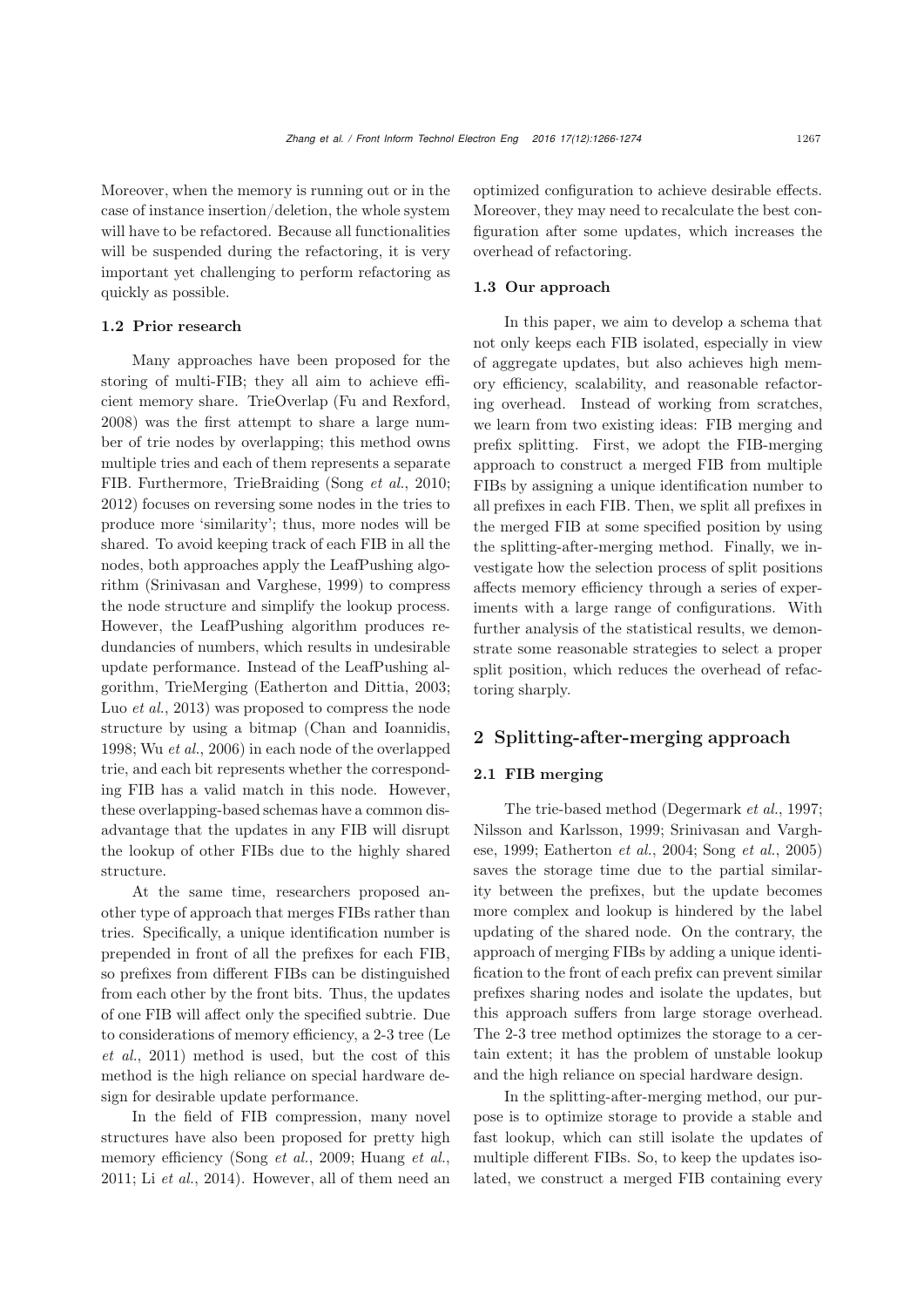prefix of all the FIBs with each prefix being assigned a unique identification number. For example, suppose there are three FIBs (Fig. [1\)](#page-2-0). First, we add a unique identification number '00' to the front of all the prefixes in FIB1, '01' to prefixes in FIB2, and '10' to prefixes in FIB3 (these unique identification numbers are the binary representations of the number of FIBs). Then, we merge these changed FIBs into a final one. Thus, all the updates of these three different FIBs can be isolated, because the importance of the merging process is not to compress the prefixes but isolate the FIBs. Because of the isolated FIBs, the update process will be much more simple.



<span id="page-2-0"></span>Fig. 1 Three FIBs merging into one with the added identification number

#### 2.2 Prefix splitting

Because the FIBs have been merged to ensure isolation, the key question now is to reduce storage consumption. Based on the partial similarity between prefixes, our next step is to split the merged trie. As illustrated in Fig. [2,](#page-2-1) if we choose four as the split position, the FIB is then split into two parts at the position of four. As we can see, the maximum length of the prefixes in either FIB1 or FIB2 is reduced after splitting. In particular, the maximum length of the prefixes in the first part is reduced from seven to four. Finally, we integrate the redundancies produced by the splitting. We find that the total number of prefixes in the new FIBs is reduced from eight to six. In other words, the memory consumption for storing the nodes is reduced and the lookup time is also saved due to the shorter prefixes.

Though the memory of storing has been reduced by the merging process, another key factor can also affect the memory efficiency. It is certain that the on-chip memory consumption changes while



<span id="page-2-1"></span>Fig. 2 Splitting the merged FIB into two FIBs

the split position and the number of FIBs change. Moreover, the storage space of a fixed split position changes because the numbers of FIBs and prefixes have changed. Fig. [3](#page-2-2) shows the curves of on-chip memory consumption varying with the split position and different numbers of FIBs. As we can see, the trends of all the curves look the same when the split position changes. The reason is that they all follow the same rule that the best split position changes as the number of FIBs increases. According to Fig. [4,](#page-3-0) we choose 18 as the split position; the on-chip memory consumption increases when the numbers of total prefixes and FIBs grow. These observations indicate that the split position should be adjusted due to the changes in the numbers of FIBs and total prefixes.

As the split position may influence the comprehensive performance of the split trie significantly, it is obvious that the core of our approach is to choose an appropriate split position. In addition, the faster we



<span id="page-2-2"></span>Fig. 3 The trend of on-chip memory varying with split position and the number of FIBs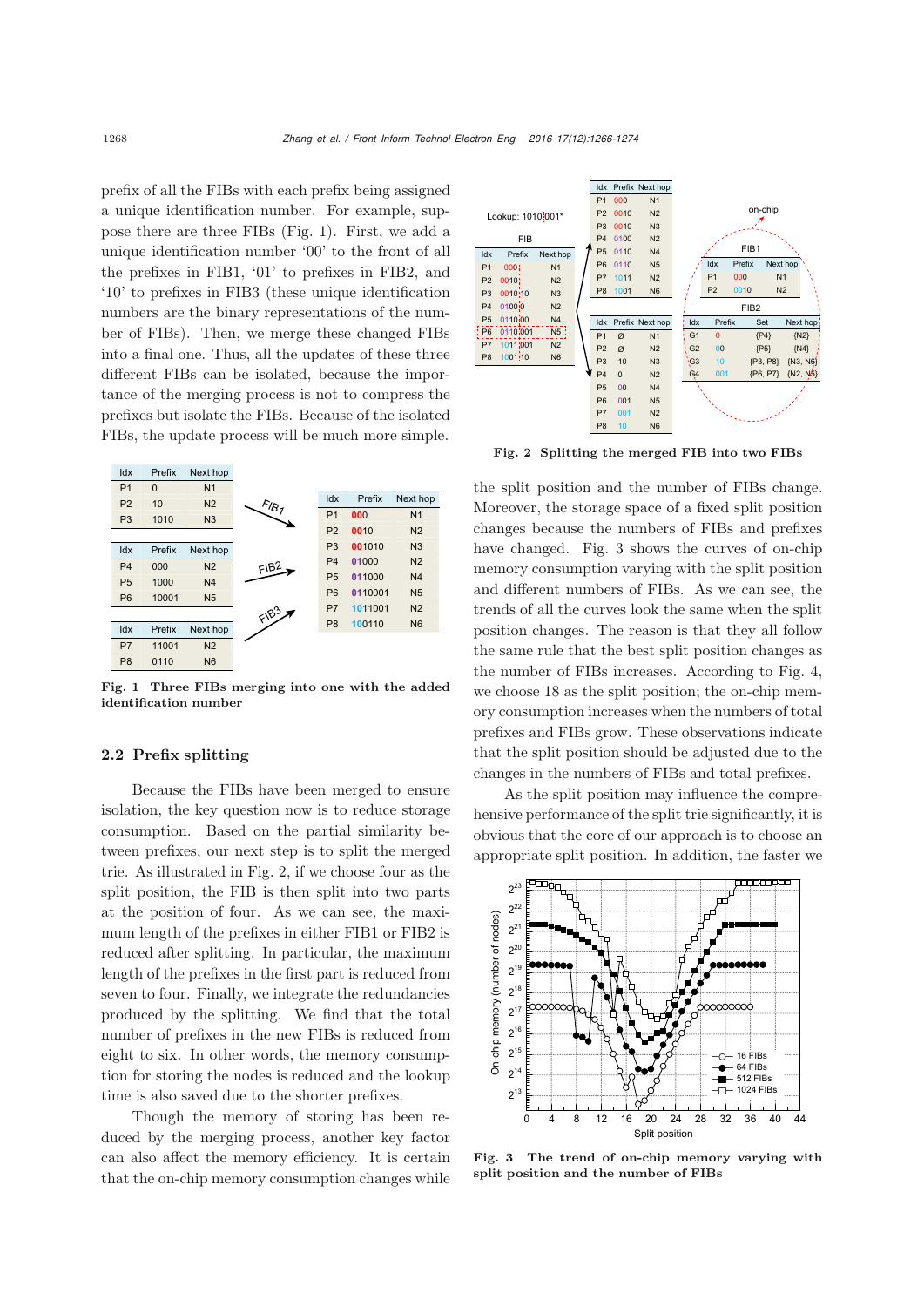

<span id="page-3-0"></span>Fig. 4 The trend of on-chip memory varying with the number of FIBs (the split position is chosen as 18)

choose the split position, and the more accurate the split position chosen, the less time that is needed to build the split trie. It is also of great importance for the refactoring mechanism when the system is idle (update or adding new router instances frequently is likely to trigger the reconstruction). Under the condition of a single FIB, the maximum length of the prefix is fixed. However, in the case of a merged FIB, the length of the identity number is determined by the number of FIBs; so, the maximum prefix length changes when the number of FIB varies. Therefore, this increases the difficulty in choosing the ideal split position. In Section [4,](#page-5-0) we will conduct a large number of experiments for different parameters and then predict the ideal split position through statistical analysis, which can shorten the split position detection time.

## 2.3 Lookup algorithm

Because the splitting-after-merging approach merges the original FIBs and splits each FIB into two FIBs, the lookup algorithm is far more complicated than the simple and traditional longest prefix match (LPM) [\(Kobayashi](#page-8-18) *et al.*, [2000;](#page-8-18) Bass *[et al.](#page-7-7)*, [2005\)](#page-7-7). On the one hand, the address that we look up should be splitted. On the other hand, the hash mechanism [\(Broder and Mitzenmacher, 2001](#page-7-8)[;](#page-8-20) [Yu](#page-8-20) *[et al.](#page-8-19)*, [2009;](#page-8-19) Li *et al.*, [2012\)](#page-8-20) will be needed because the LPM in FIB2 may find only a group of original prefixes whose back parts are the same.

We use the example in Fig. [2](#page-2-1) to illustrate our lookup algorithm. First, like the splitting of the prefixes in the FIB, the prefix should be split into

two parts: as depicted in Fig. [2,](#page-2-1) the prefix 1010001 has been split into 1010 and 001. Second, we use 1010 to perform LPM in FIB1 and 001 in FIB2. It seems that the algorithm will be run after the LPM in each FIB, but as mentioned before, the prefixes in FIB2 have been compressed. In other words, when we perform LPM in FIB2, the results may represent several prefixes. As we can see, because P6 and P7 have the same back parts, it is unknown whether G4 represents P6 or P7; the front parts of P6 and P7 should be compared by using 1010 as the key to perform hashing until we find that 1010 is the first part of P6. The lookup algorithm is described in Algorithm 1.

| <b>Algorithm 1</b> Lookup algorithm $\frac{*}{\infty}$ look up the addr |  |  |
|-------------------------------------------------------------------------|--|--|
| in FIB1 and FIB2 $^*/$                                                  |  |  |

| Input: FIB1, FIB2, addr, $p$                             |  |  |  |  |
|----------------------------------------------------------|--|--|--|--|
| /* split address at position $p^*$ /                     |  |  |  |  |
| <b>Output:</b> $P \nmid^*$ the index of the address $*/$ |  |  |  |  |
| 1: if (addr.length $\lt p$ ) then                        |  |  |  |  |
| $P = \text{FIB1.LPM}(\text{addr})$<br>2:                 |  |  |  |  |
| if $(P == NULL)$ then<br>3:                              |  |  |  |  |
| FIB1.insert(addr)<br>4:                                  |  |  |  |  |
| return NULL<br>5:                                        |  |  |  |  |
| 6: else                                                  |  |  |  |  |
| return $P$<br>7:                                         |  |  |  |  |
| end if<br>8:                                             |  |  |  |  |
| $9:$ else                                                |  |  |  |  |
| $[addr1, addr2] = addr.split(p)$<br>10:                  |  |  |  |  |
| $G = \text{FIB2.LPM}(\text{addr2})$<br>11:               |  |  |  |  |
| if $(G == \text{NULL})$ then<br>12:                      |  |  |  |  |
| FIB2.insert(addr2)<br>13:                                |  |  |  |  |
| return NULL<br>14:                                       |  |  |  |  |
| 15: else                                                 |  |  |  |  |
| if $(P == NULL)$ then<br>16:                             |  |  |  |  |
| FIB2.insert(addr2)<br>17:                                |  |  |  |  |
| return NULL<br>18:                                       |  |  |  |  |
| else<br>19:                                              |  |  |  |  |
| return $P$<br>20:                                        |  |  |  |  |
| end if<br>21:                                            |  |  |  |  |
| end if<br>22:                                            |  |  |  |  |
| $23:$ end if                                             |  |  |  |  |

#### 2.4 Update approach

As the original FIBs have been merged into one and then split as two final FIBs, our update approach toward the prefixes is similar to the lookup process. Usually, there are three types of updates: inserting a new prefix, deletion of a prefix, and modifying an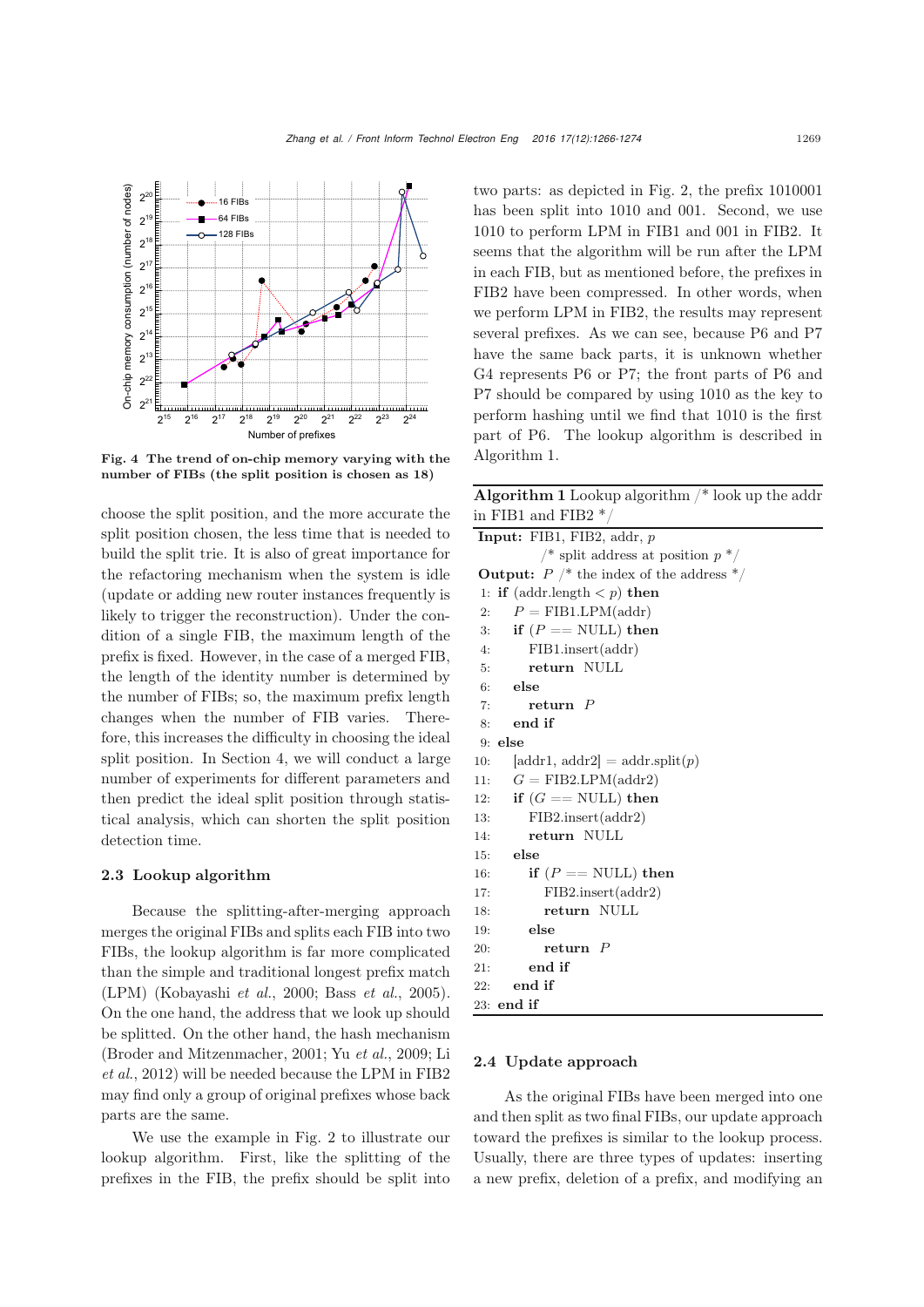existing prefix. It is clear that these three types of updates are linked to each other closely. First, when we receive the prefix, it should be split at the splitting position. Then, if the new incoming prefix is to be inserted, its first part should be inserted into FIB1 and the back part into FIB2. However, this operation is based on the fact that all the parts of the new prefix do not exist in FIB1 and FIB2, or it will affect the modification process by changing the index of the group. To deal with the modification, the change of the index is only one aspect; when it comes to changing the prefix itself, we should delete the index of the prefix, insert the new prefix, and create the index. We can observe that the deletion is included in the modification process. Fig. [5](#page-4-0) can be used to illustrate the update process; we assume that 1010110 is the new prefix to be inserted and we will modify 000 to 010. As explained in the lookup algorithm, the first step is splitting the prefix at the splitting position 4. We find that 110 does not exist in FIB2; so, 110 should be inserted into FIB2 with the new index in the set. As can be seen from Fig. [5,](#page-4-0) the modification from 000 to 010 leads to the deletion of 000 in FIB1 and 010 finally replaces the location of 000 stored previously.



<span id="page-4-0"></span>Fig. 5 Insertion and modification

## 3 Fast refactoring strategy

#### 3.1 Challenges of fast refactoring

In many prior works, the best configuration needs to be recalculated after some update operations, which increases the overhead of refactoring, while in our approach, the reason causing the refactoring is not the novel structures, but the unknown nature of the FIBs to be inserted. As mentioned before, even the split position may influence the comprehensive performance of the split trie significantly, much less than that with the length of the prefixes changing all the time. Thus, once the newly inserted FIBs increase the length of the leading bits, the whole system needs to be rebuilt.

Generally, rebuilding the whole system in our approach needs first the selection of a split position, then the construction of a unibit split trie on the selected position, and finally the transform of it into a multibit trie [\(Richardson](#page-8-21) *et al.*, [2002;](#page-8-21) Saravanan and Senthilkumar, [2015\)](#page-8-22). Theoretically, we have to test all possible split positions, and then we should construct a multibit trie and calculate its memory consumption on each position to determine which is the best choice. As a consequence, the first step is the most time-consuming operation.

#### 3.2 Our mechanism for fast rebuilding

In today's network, rebuilding the system in a real-time manner is required to avoid losing too many packets. In other words, the lookup process will be suspended by the rebuilding process. In this context, accelerating system rebuilding is another key point to enhance the throughput. To achieve efficient rebuilding, we present a novel mechanism to select a position approximate to the best split position with as few tests as possible.

To rebuild the system, the first step is to test all the possible split positions. Moreover, a multibit trie must be constructed based on the unibit trie to calculate its memory consumption. Therefore, we conducted two contrast experiments. The first is aimed to compare the system rebuilding time between the original scheme and the improved scheme. The second is aimed to compare the memory efficiency of these two schemes.

The comparison of the system rebuilding time is shown in Fig. [6.](#page-5-1) There are 372 FIBs with 8 595 010 prefixes and the original number of FIBs is 128. In other words, 244 new FIBs are inserted into the original FIB set that contains 3 143 411 prefixes and the best split position is 18. Because the inserted FIBs have changed the length of the leading bits, we have to rebuild the whole system. As indicated in Fig. [6,](#page-5-1) if we adopt the original method, all the possible positions have to be tested and the system rebuilding time will be added up to 621.929 s. On the other hand, as the improved method shows, only three positions need to be tested. First, we can choose the position only from 18 to 20 according to the conclusion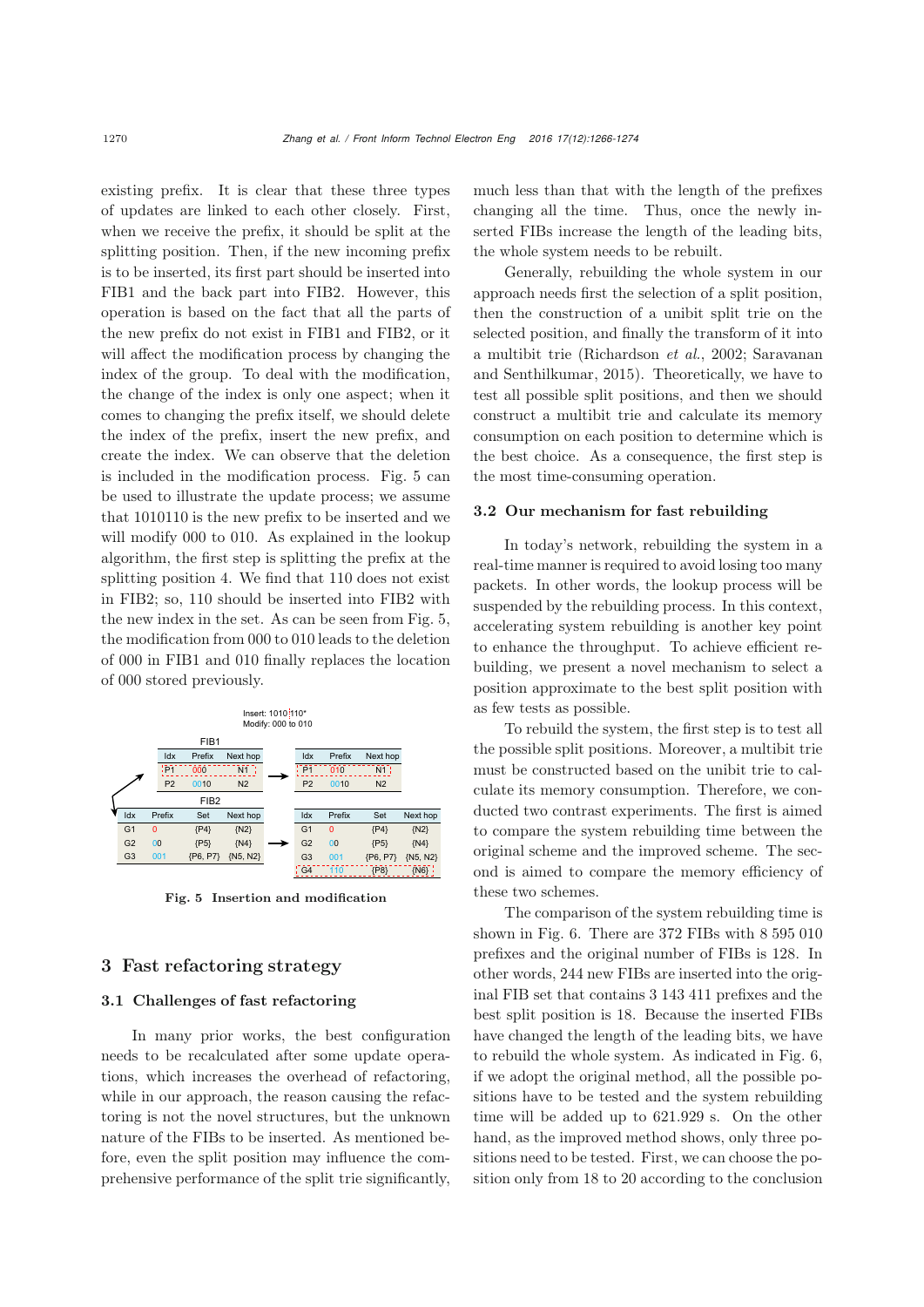

<span id="page-5-1"></span>Fig. 6 Time efficiency of the two strategies of system rebuilding

based on Fig. [7.](#page-5-2) Then, according to Fig. [9,](#page-6-0) we can suppose that the best position may be 19. When the number of FIBs increases, the best split position will move forward. In addition, according to a large number of experiments on real-world data sets, we found that the trend of memory consumption with respect to split position for a multibit trie is always similar to that for a unibit trie (Section [4\)](#page-5-0). Thus, we construct only the unibit trie rather than transform it into a multibit trie when we test one split position, which can help us save a lot of time. As we can see, the total reconstruction time has been reduced to 0.758 s. The experimental results demonstrate that our improved method actually saves a lot of time and achieves efficient rebuilding.

Fig. [7](#page-5-2) shows the memory efficiency of the two strategies. For the first strategy, the memory requirements of the unibit trie and the multibit trie



<span id="page-5-2"></span>Fig. 7 Memory efficiency of the two strategies of system rebuilding

add up to the total memory consumption. As shown, both methods consume the least memory when the position is 19. However, the improved method consumes only 0.329 MB memory, while the original one consumes 0.867 MB. The valley values are obtained at the best split position. This observation completely conforms to the trend of on-chip memory varying with split position in Fig. [3.](#page-2-2)

The steps of the rebuilding procedure are summarized as follows:

1. Make the statistics of the numbers of current FIBs and total prefixes.

2. Make the statistics of the numbers of newly added FIBs and their prefixes.

3. Select the testing positions according to the cumulative distribution of the ideal split position in Fig. [9.](#page-6-0)

4. Choose the test position based on the current split position and the information of the newly added FIBs.

5. Test the left and right positions of the selected position to make sure which is the best split position.

#### <span id="page-5-0"></span>4 Evaluation experiments

In this section, we first conducted an experiment to illustrate how the best split position changes due to the changes in the numbers of FIBs and total prefixes. Then, we summarized the cumulative distribution rule of the ideal split position. Finally, we made three contrast experiments: the first is to compare the on-chip memory consumptions of unitrie and multitrie methods, the second is to compare on-chip memory and off-chip memory, and the third is to compare our method with other conventional methods.

To evaluate the memory efficiency, a large number of routing tables are needed. We collected 272 real-world, public border gateway protocol (Rekhter and Li, [1994\)](#page-8-23) routing data sets from the RIPE RIS Project (Table [1\)](#page-6-1). We randomly combined the prefixes (about 90 000 000 prefixes) into multiple groups of FIBs and the largest number of FIBs reaches 65 600, which is enough to simulate the real virtual routers. Besides, we assume that the smallest FIB contains 1000 prefixes and the largest one contains 560 000 prefixes.

As mentioned in Section 2, the core of our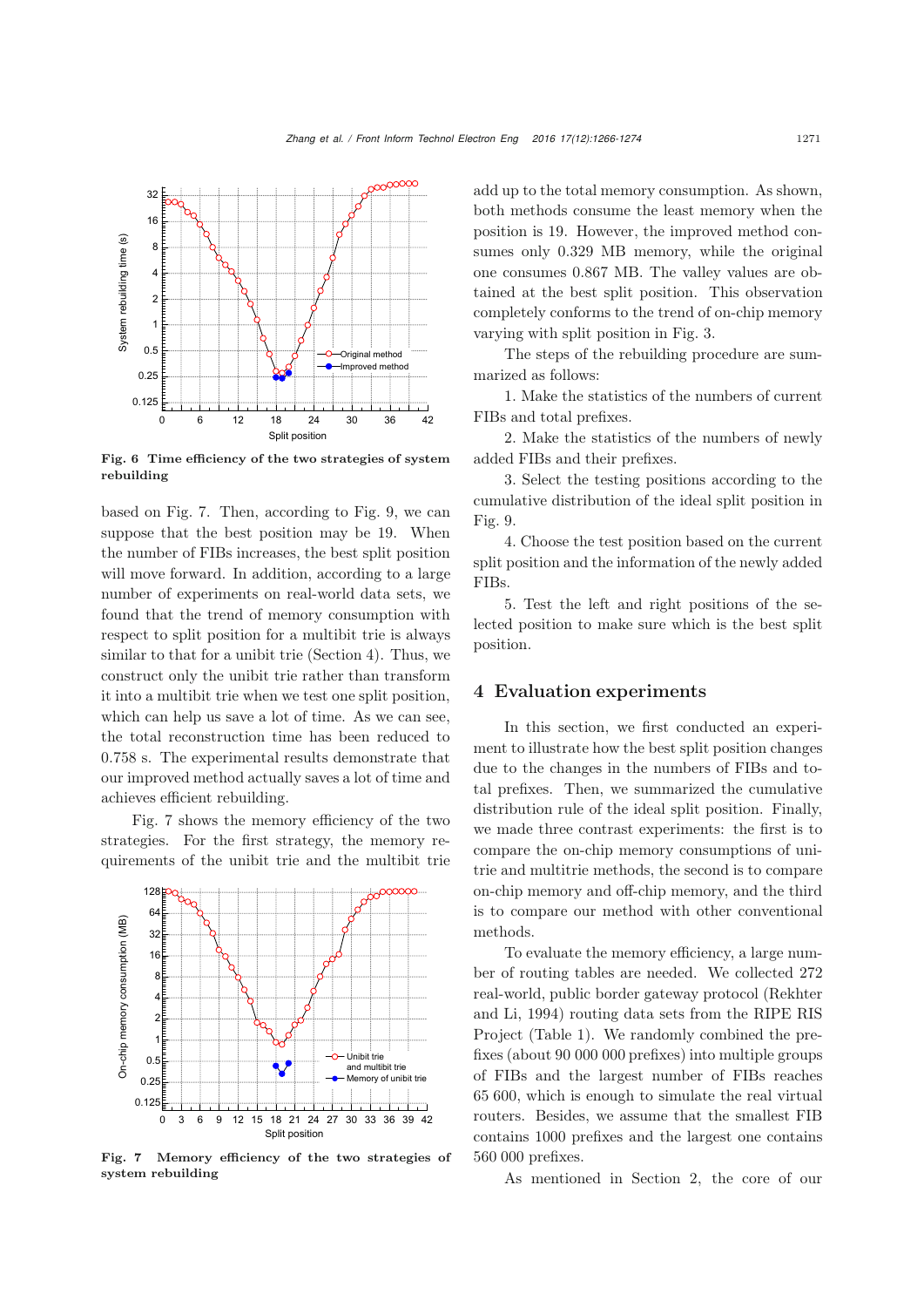<span id="page-6-1"></span>Table 1 Routing data set

| Router                                                                                     | Location                             | Collected time             | Collected<br>number |  |
|--------------------------------------------------------------------------------------------|--------------------------------------|----------------------------|---------------------|--|
| Rrc00                                                                                      | RIPE NCC, Amster-2001-04 to 2015-05  |                            | 22                  |  |
|                                                                                            | dam                                  |                            |                     |  |
| Rrc01                                                                                      | LINX, London                         | 2001-10 to 2015-04         | 20                  |  |
| Rrc02                                                                                      | SFINX, Paris                         | 2006-12 to 2008-10         | 3                   |  |
| Rrc03                                                                                      | AMS-IX, Amsterdam 2001-12 to 2015-05 |                            | 22                  |  |
| Rrc04                                                                                      | CIXP, Geneva                         | 2001-12 to 2015-05         | 21                  |  |
| Rrc05                                                                                      | VIX, Vienna                          | 2002-12 to 2015-05         | 19                  |  |
| Rrc06                                                                                      | Otemachi, Japan                      | 2001-12 to 2015-05         | 19                  |  |
| Rrc07                                                                                      | Stockholm, Sweden                    | 2002-12 to 2015-05         | 21                  |  |
| Rrc08                                                                                      | San Jose (CA), USA                   | $2002 - 12$ to $2004 - 01$ | $\overline{5}$      |  |
| Rrc09                                                                                      | Zurich, Switzerland                  | 2003-05 to 2004-01         | 5                   |  |
| Rrc10                                                                                      | Milan, Italy                         | 2004-12 to 2015-04         | 17                  |  |
| Rrc11                                                                                      | New York (NY), USA                   | 2004-12 to 2015-05         | 19                  |  |
| Rrc12                                                                                      | Frankfurt, Germany                   | 2004-12 to 2015-05         | 20                  |  |
| Rrc13                                                                                      | Moscow, Russia                       | $2005 - 12$ to $2015 - 05$ | 17                  |  |
| Rrc14                                                                                      | Palo Alto, USA                       | 2006-10 to 2015-05         | 15                  |  |
| Rrc15                                                                                      | Sao Paulo, Brazil                    | 2005-12 to 2015-05         | 15                  |  |
| Rrc16                                                                                      | Miami, USA                           | 2006-12 to 2012-03         | 8                   |  |
| Total number of data sets collected: 272<br>Total number of prefixes collected: 89 122 790 |                                      |                            |                     |  |

approach is to choose an appropriate split position. Under the condition of a single FIB, the maximum length of the prefix is fixed. However, in the case of merged FIB, the identity number is determined by the number of prefixes and the number of FIBs. It seems that there is no rule for choosing the ideal split position. However, after hundreds of experiments and statistical analysis, we found something interesting. Fig. [8](#page-6-2) shows that when the FIB sets have the same number of FIBs, if the FIB has more prefixes, the ideal split positions then move forward. Furthermore, the best positions move backward when the number of FIBs increases. Fig. [9](#page-6-0) shows the cumulative distribution of the ideal split position from our experiments and statistical analysis. When the



<span id="page-6-2"></span>Fig. 8 The trends of the best split position

number of FIBs ranges from 2 to 512, the ideal split position mainly changes from 15 to 20. That is, when we choose the position, there is no need to try from 1 to the end; instead, we may just choose it in the range of 15 to 20, regardless of whether the number of FIBs is 2 or 512. In addition, the ideal position changes from 20 to 25 when the number of FIBs varies between 252 and 65 600. Furthermore, as long as we obtain the number of FIBs, we can select a split position according to the cumulative distribution as soon as possible, which is of great importance for the reconstruction mechanism.

Fig. [10](#page-7-9) shows the comparison of the best split position between the unitrie and multitrie methods. As depicted, the best split position basically remains unchanged. Therefore, when we choose the split position, there is no need to build a multitrie to test, and a unitrie is enough. As presented in Fig. [11,](#page-7-10) the on-chip and off-chip memories form a sharp contrast. This is because when we choose the best position, the



<span id="page-6-0"></span>Fig. 9 The cumulative distribution of the ideal split position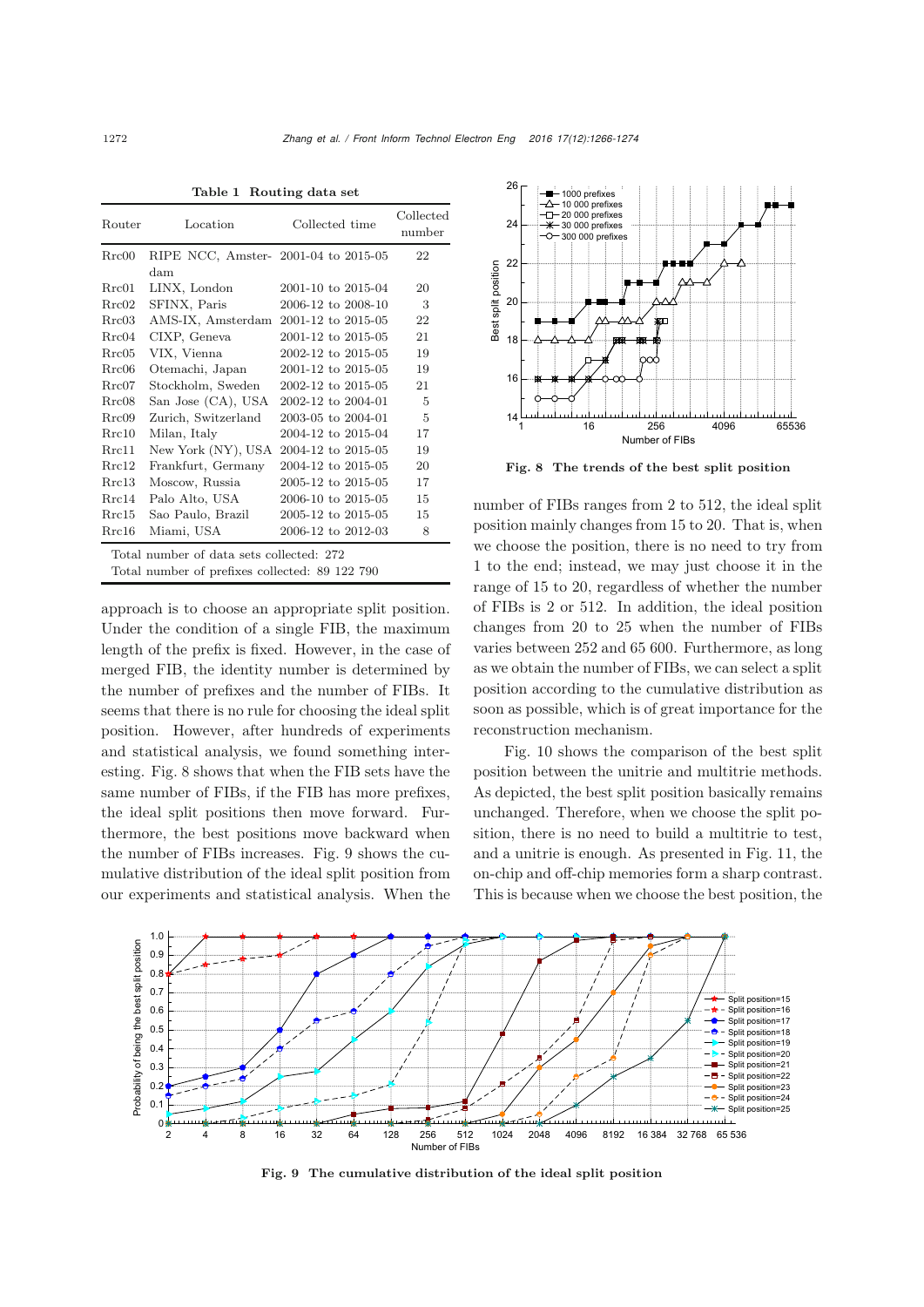

<span id="page-7-9"></span>Fig. 10 The best split position of unibit and multibit tries



<span id="page-7-10"></span>Fig. 11 On- and off-chip memory consumptions

off-chip hash mechanism that we need to deal with will be more complex and require more memory.

To compare the memory efficiency, we collected 14 experimental IPV4 (Internet Protocol Version 4) core [routing](#page-8-12) [tables](#page-8-12) [which](#page-8-12) [were](#page-8-12) [used](#page-8-12) [previously](#page-8-12) [\(](#page-8-12)Le *et al.*, [2011\)](#page-8-12) and the total number of prefixes is 4 569 133. Our approach requires only 14.517 MB memory with 0.196 MB for on-chip memory (the remainder for off-chip memory); it is absolutely much better than the scheme in Le *[et al.](#page-8-12)* [\(2011\)](#page-8-12), which requires 40 MB memory. On the other hand, our approach supports 2 167 619 prefixes and just needs 7.9 MB memory, while the memory required is 18.6 MB by using the method in Le *[et al.](#page-8-12)* [\(2011\)](#page-8-12). When the number of prefixes reaches 89 122 90, the required memory increases to 766 MB far more than that of our approach, which is 109 MB.

## 5 Conclusions

In this paper, we proposed a simple approach to merge and compress multiple virtual routers. We introduced an identity number to each prefix based on the number of FIBs, which prevents similar prefixes sharing nodes, so that the updates are isolated. We split the merged trie by using the splitting-aftermerging approach, which is memory efficient and supports fast update. Because the split position is the key of the splitting-after-merging approach, we proposed a selection strategy for the best splitting position through experiments and statistical analysis. When adding a new virtual router instance, the cumulative distribution of the ideal split position can help predict the best split position, which will shorten the detection time and accelerate the system rebuilding process.

#### References

- <span id="page-7-0"></span>Bando, M., Chao, H.J., 2010. FlashTrie: hash-based prefixcompressed trie for IP route lookup beyond 100 Gbps. Proc. IEEE INFOCOM, p.1-9. http://dx.doi.org/10.1109/INFCOM.2010.5462142
- <span id="page-7-1"></span>Bao, J., Chen, Y., Yu, J.S., 2010. A regeneratable dynamic differential evolution algorithm for neural networks with integer weights. *J. Zhejiang Univ. Sci. C (Comput.* & *Electron.)*, 11(12):939-947. http://dx.doi.org/10.1631/jzus.C1000137
- <span id="page-7-7"></span>Bass, B.M., Calvignac, J.L., Heddes, M.C., *et al.*, 2005. Longest Prefix Match (LPM) Algorithm Implementation for a Network Processor. US Patent 7 383 244.
- <span id="page-7-8"></span>Broder, A., Mitzenmacher, M., 2001. Using multiple hash functions to improve IP lookups. Proc. IEEE INFO-COM, p.1454-1463. http://dx.doi.org/10.1109/INFCOM.2001.916641
- <span id="page-7-4"></span>Chan, C.Y., Ioannidis, Y.E., 1998. Bitmap index design and evaluation. Proc. ACM SIGMOD Int. Conf. on Management of Data, p.355-366. http://dx.doi.org/10.1145/276304.276336
- <span id="page-7-5"></span>Degermark, M., Brodnik, A., Carlsson, S., *et al.*, 1997. Small forwarding tables for fast routing lookups. *ACM SIG-COMM Comput. Commun. Rev.*, 27(4):3-14. http://dx.doi.org/10.1145/263109.263133
- <span id="page-7-3"></span>Eatherton, W.N., Dittia, Z., 2003. Data Structure Using a TREE Bitmap and Method for Rapid Classification of Data in a Database. US Patent 6 728 732.
- <span id="page-7-6"></span>Eatherton, W., Varghese, G., Dittia, Z., 2004. Tree bitmap: hardware/software IP lookups with incremental updates. *ACM SIGCOMM Comput. Commun. Rev.*, 34(2):97-122. http://dx.doi.org/10.1145/997150.997160
- <span id="page-7-2"></span>Fu, J., Rexford, J., 2008. Efficient IP-address lookup with a shared forwarding table for multiple virtual routers. ACM CoNEXT Conf., p.21. http://dx.doi.org/10.1145/1544012.1544033